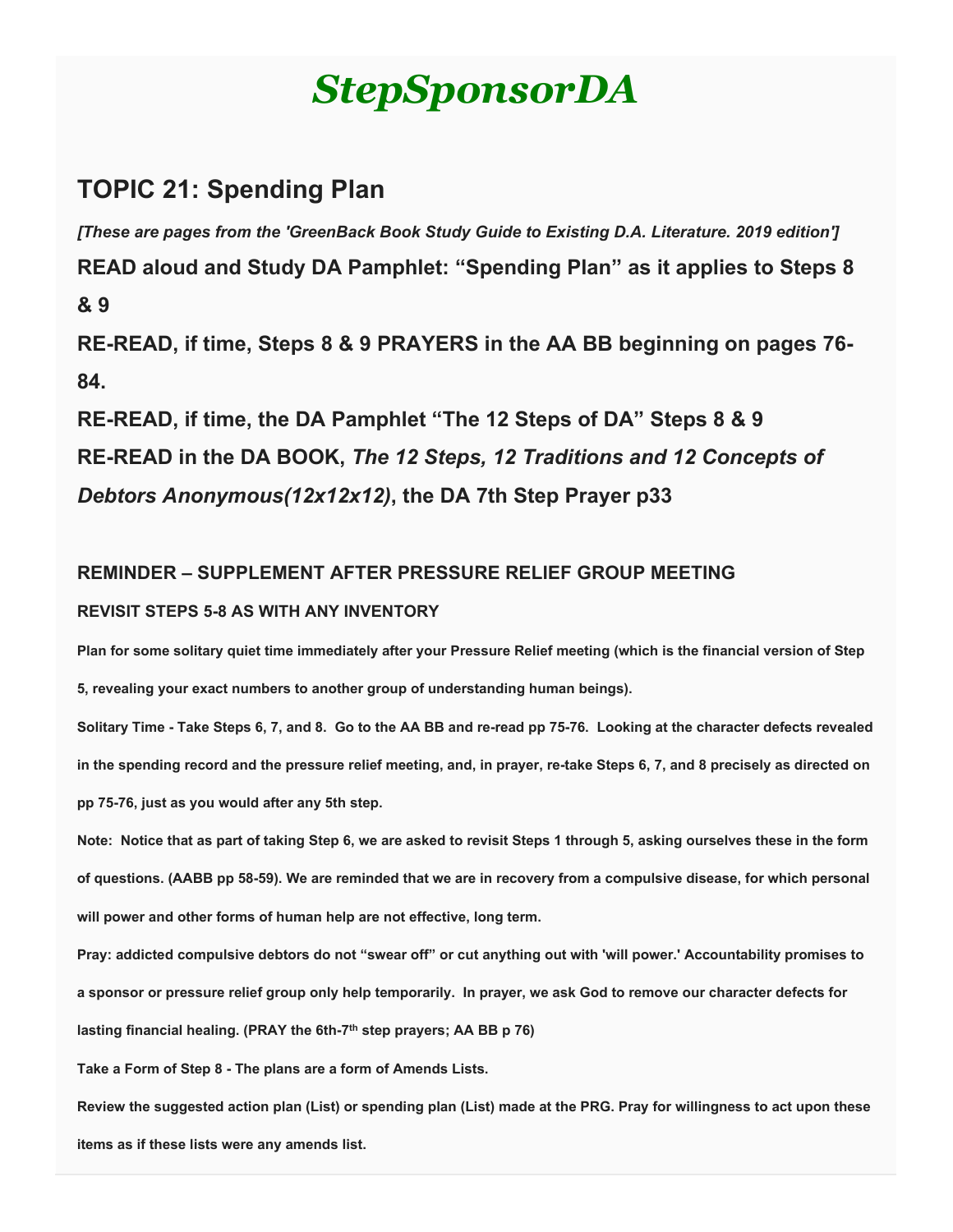**A NOTE ON OVERWHELM - The "O" word. While sometimes TWO or THREE heads are better than one, we may receive such a wealth of ideas from our PRG members that we leave the PRM with a long Action List that can seem daunting. The first, best way out of the "O" word is to stop using the word. Some of us find it useful to view that list as an Action** *Ideas* **List to be reflected upon later, prioritized and edited with the help of Higher Power. Some of us even put prayer as our first action item.**

**Pray: We ask God for the strength and willingness to go to any length to mend our relationship with money. We ask God for the willingness, courage and strength to prioritize and then follow through with the Action and Spending Plans we began forming in our Pressure Relief Meeting. AA BB p 76:3.**

**Reflect: Sometimes, in prayer, we realize a suggested PRG action is just an idea but is not best for us or it is not the right time. We remember that acting on any action item formed in a PRG is ultimately** *our decision,* **made with Higher Power. (AABB top of p70 states: "Counsel with others is often desirable but we let God be the final Judge." Pray the amends prayers in AA BB pp 79, 80, 82, and 83).**

**Make a beginning on a realistic spending plan.**

*This is the essential difference between a twelve-step recovery program and a self-help or human help program. DA is a God-help program.*

### **SUPPLEMENT: IF YOU ARE FEELING STUCK, ANGRY, UPSET, FEARFUL, WORRIED,**

#### **OVERWHELMED, GUILTY OR ASHAMED AFTER A PRM:**

**REVISIT STEP 4: As you look at your numbers, your action list, suggested spending plan if you feel stuck, angry, upset, scared, ashamed or guilty, deal with those thoughts and feelings by** *briefly* **revisiting and taking steps 4-7, in mini form, only on the subject of your finances and PRM.**

**While reviewing our PRM results, we may refer to Steps 4 and 5, AA BB pp 64-84:**

**If obsessive thoughts, upset or anger at self or others is experienced, it can be useful to go to the AABB, pp 64-67,** 

**revisit the resentment process and pray the resentment prayers, for ourselves and others.**

**If fear, worry or overwhelm is experienced while looking at our spending & debting behavior, it can be useful to go to** 

**the AA BB p. 68, revisit the fear inventory and pray the fear prayer p 68:3.**

**And last, if looking at the numbers brings up shame, guilt, betrayal or issues of harmful interpersonal conduct, even if it does not involve sex, it can be helpful to go to the AA BB, pp 69-71, revisit that process and pray**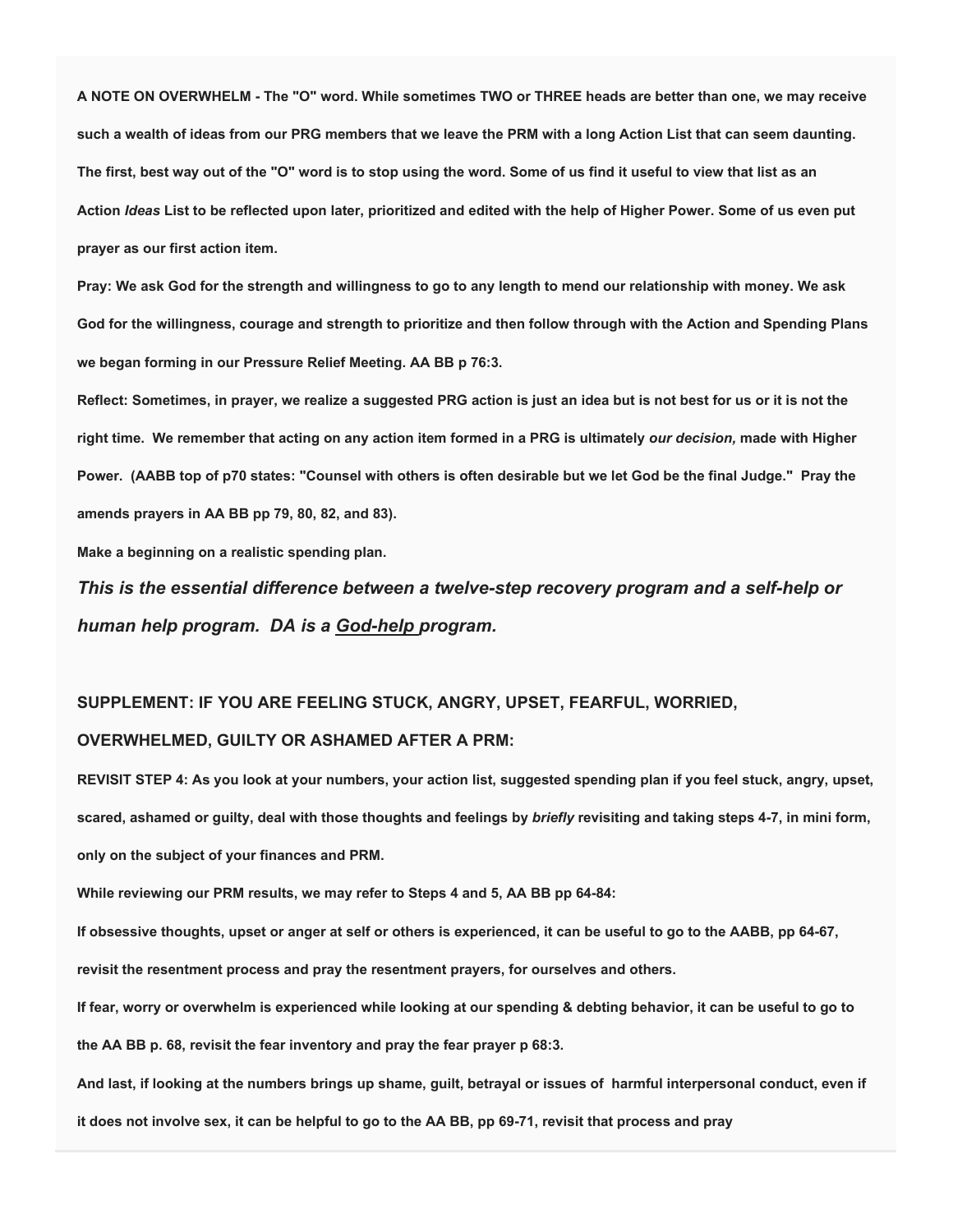**the harm or relational prayers, for ourselves and others p 69:2-3; p 70:1-2.**

**Pray the amends prayers in AA BB pp 76: 3, 79:1, 80:1, 80:4, 82:1, and 83:1)**

**More about the spiritual connection between Spending & Action Plans and Steps 8 & 9 may be found in 'The DA** 

**pamphlet the 12 Steps of DA.'**

**Make a beginning on a realistic spending plan.** 

*This is the essential difference between a twelve-step recovery program and a self-help or human help program. DA is a God-help program.*

**\*\*SPENDING PLAN - FINANCIAL AMENDS IN ACTION\*\***

**Read aloud and Study DA Pamphlet: "Spending Plan" as it applies to Steps 8 & 9, and re-study Step 8 & 9 in the AA BB beginning on page 76:3.**

**More about the spiritual connection between Spending Plans and Steps 8 & 9 may be found in the DA pamphlet the 12 Steps of DA**

**Pray – note the prayers for willingness (the "ask God's) in the text on pp 76-84. These can help fortify us as we begin to prepare to realistically plan our spending AND realistically retire our debts. (AA BB p 79:1) (AA BB p 80:1 & 4) (AA BB p 82:1) (AA BB p 83:1-2)**

**Spending Plan – review the suggestions made in your PRG. Try your best to form your beginning spending plan. Note, each month, how much you really need to live. This will help you refrain from over committing the amount you pay your creditors.** *Do keep calling DA members and do have additional PRGs to get support in refining your spending and debt repayment plans.*

**Debt Payment Amends – after only one PRG it is NOT usually recommended that you make new agreements with creditors. The urge to MAKE LARGE PAYMENTS or pay off old debt in "one fell swoop" is typical,** *but not advisable.* **Debt Payment Moratorium: after only one PRG some of us may have an Action Item to take a suggested moratorium on making any debt payments at all, if it seems we cannot afford payments AND take care of our basic needs. If small payments are affordable, many of us** *make only the monthly minimums* **until we learn how to allocate our resources to best take care of ourselves.**

### **ACTIONS**

**HAVE A PRESSURE RELIEF MEETING (PRM). Afterward, TAKE STEPS 6, 7 & 8.**

**AS FEELINGS AND FEARS MAY COME UP, REVISIT THE STEPS 4-7 AA BB P 64-71**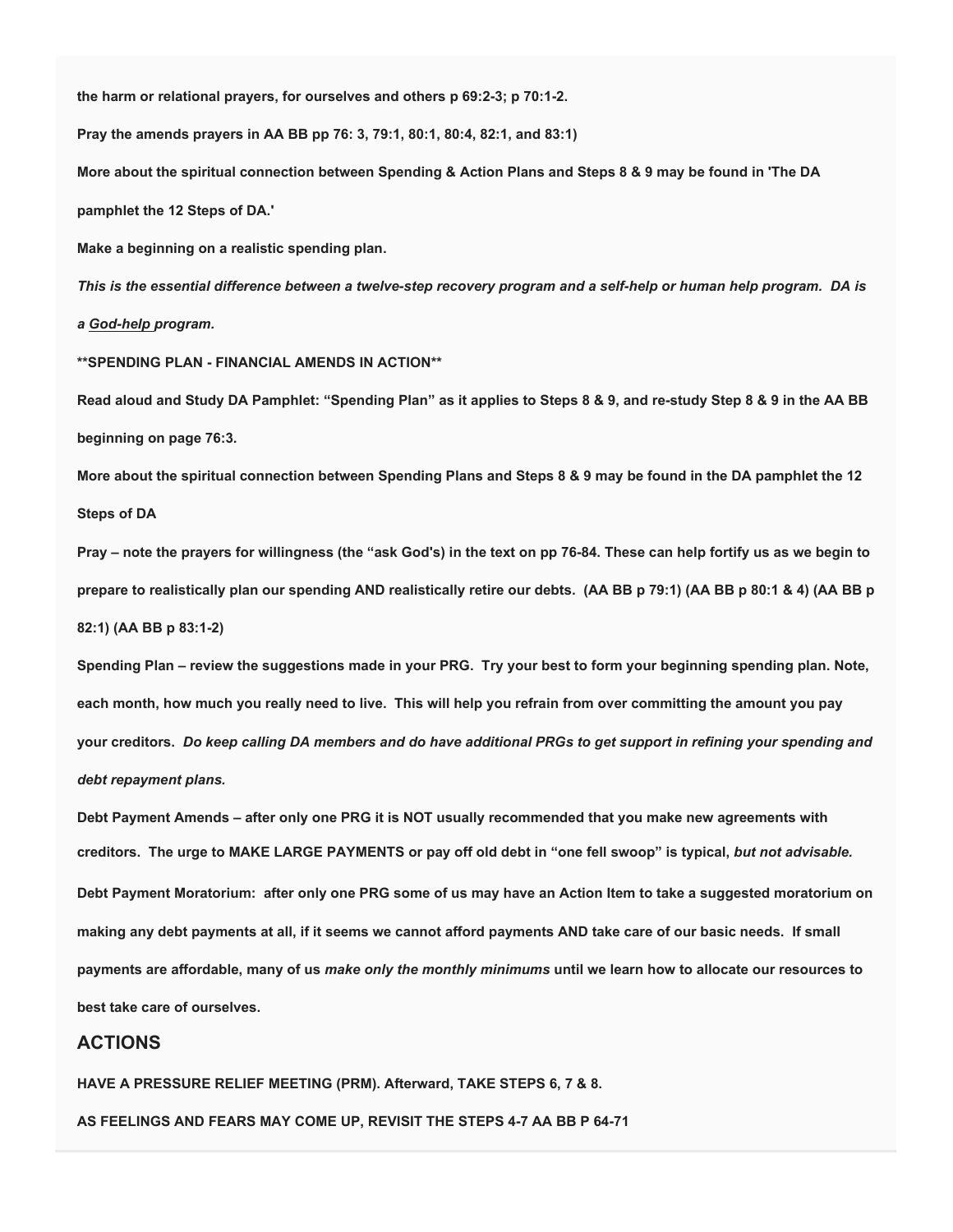#### **USE PRAYER AND BOOK ENDING PHONE CALLS TO GAIN SUPPORT IN FOLLOWING THROUGH WITH YOUR**

#### **PRESSURE RELIEF MEETING, SPENDING PLAN AND SUBSEQUENT ACTIONS**

**BUSINESS DEBTORS: If you are self-employed or own a business, FINISH two or more separate sets of spending/income records: one for personal and one for each business endeavor. If possible, try to find a business owner to do your PRG.**

**AFTER YOUR PRG MEETS AND AFTER PRAYER TIME, FORM YOUR PRELIMINARY SPENDING PLAN. PRAY THE STEP 9 PRAYERS (AA BB p 79:1) (AA BB p 80:1 & 4) (AA BB p 82:1) (AA BB p 83:1-2)**

**Weekly or monthly, take your entries from your daily spending record and compile it into categories. Look at these against your spending plan.**

**PLAN Ongoing PRG's for yourself to continue refining your spending and action plans and beginning to see what amount could be a realistic allocation for debt retirement. PRAY THE STEP 9 PRAYERS REGULARLY.**

**ALLOCATE CONTRIBUTIONS: in your Spending Plan, make a line item for donations, especially 7th tradition donations** 

**to your DA meetings, inter- group & world service office. If your means are limited, start with a penny and a prayer** 

**and ask your Higher Power what you can contribute, one day at a time. The experience of contribution is a powerful** 

**tool of recovery that shifts consciousness out of poverty into abundance.** 

**ACTIONS carried over from previous sessions:**

**REVIEW the Action List from the previous session. Be current with that before going on to this week's Action List.** *It is* 

*absolutely OK, really advisable, to pick up where you left off.*

#### **PRAYER CARDS**

- On individual 3x5 cards, put each of the 3 daily prayers; consider making several sets One set for by the bed, one for your wallet, your desk, vanity mirror, car or other place you frequently look.
- Add the resentment, fear and harms prayers to your prayer cards**.**
- Add the 6th Step Prayer for willingness and the 7th Step prayer of AA/DA for the character defects to be removed to your prayer cards
- Add the Step 8 & 9 prayers for willingness to make amends to all persons harmed
- Add the 10th Step Daily Prayers to your cards.
- Add the 11th Step Prayers to your cards.

Spend some time on the action items in this study each day as you can, at least 15-20 min or more. *Let whatever amount of time you have be good enough. Keep coming back.*

#### **DAILY**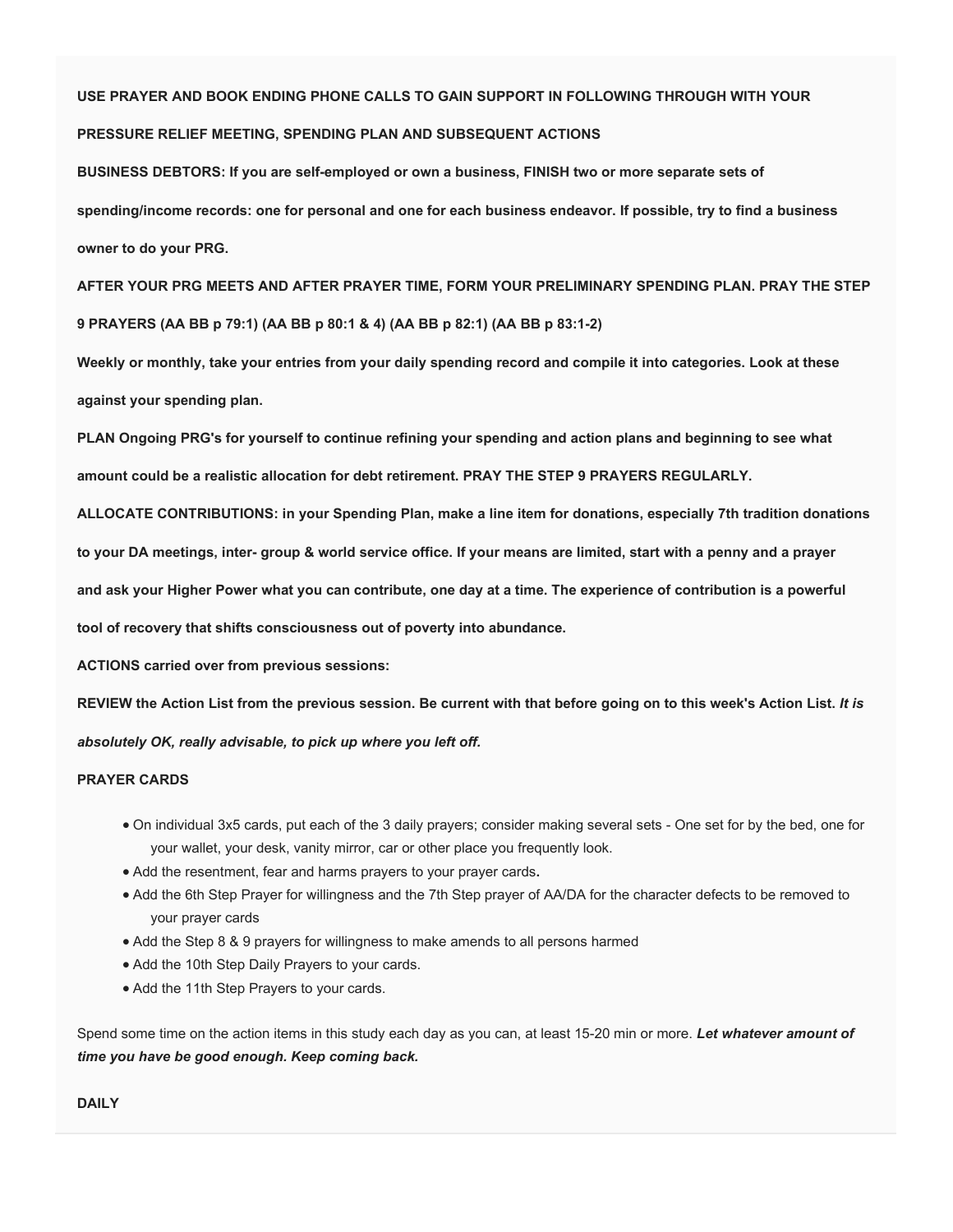- oOne Day at a Time Abstain from New Unsecured Debt (consider setting a date for your last unsecured debt or your DA Birthday.
- oCall a DA member. Ask for support maintaining your DA program work, especially 4th step writing.
- oRead from a piece of DA or AA Literature.
- oAnswer the study questions as indicated.
- oKeep a spending record as you spend.
- oEvery morning: Pray for willingness to work your DA program.
- o Pray the Serenity Prayer
- o Pray BOTH the Third Step Prayers, AA's p 63 and DA's p 19
- o Pray the resentment, fear and harms prayers as needed, as they apply.
- o **Pray the 6th Step Prayer for willingness**
- o **Pray both 7th Step prayers for the character defects to be removed (AA BB p 76:2; DA Book The 12 Steps, 12**

#### **Traditions, and 12 Concepts of Debtors Anonymous p 33).**

**Pray for willingness to make amends** to all those you have harmed (AA BB p 76:3).

**As you make ongoing amends, keep Praying the STEP 9 PRAYERS IN THE AA BB:** (AA BB p 79:1) (AA BB p 80:1 & 4) (AA BB p 82:1) (AA BB p 83:1).

**Read pp 86-88 in the AA Big Book every morning.**

#### **Pray the 11th Step prayers every morning AA BB pp 86-88.**

**Continue meditation with your morning prayer time** - try for 5-20 minutes but start at 1 minute if that is your best. Try to add meditation minutes each day until you are regularly at 20 min per day.

Pray these all through the day and consider carrying your prayer cards with you.

Take Step 10 inventory before bed on a nightly basis AA BB p 84:2 OR 86:1

#### **CONTINUE TO REVIEW** YOUR 8th STEP AMENDS LIST

ADD OTHER AMENDS TO THIS LIST AS THEY COME UP PRAY FOR WILLINGNESS TO MAKE AMENDS TO THEM ALL *CONTINUE MAKING AMENDS FROM YOUR STEP LIST*

Spend some time on the READINGS in this study each day as you can, at least 15-20 min or more. *Let whatever amount of time you have be good enough. Keep coming back.*

#### **WEEKLY**

- Attend at least one solution-oriented DA meeting listen for the DA concepts.
- At your meeting, share only solutions and only if you have experience doing the work of the meeting topic. If you do not have a solution to share, listen for program-working members of your meetings and ask for their phone numbers or email addresses.
- CALL your DA sponsor or DA phone study partner or another DA member.
- Ask for support maintaining your DA program work and **following through on your action plans.**
- Share in meetings your availability for sponsorship, phone calls.
- If you have a sponsee or temporary sponsee, take them through the DA/AA literature.
- Consider using the latest edition of this study guide.
- ASK at your meeting, for 2 members to be part of your **regular PRG.**